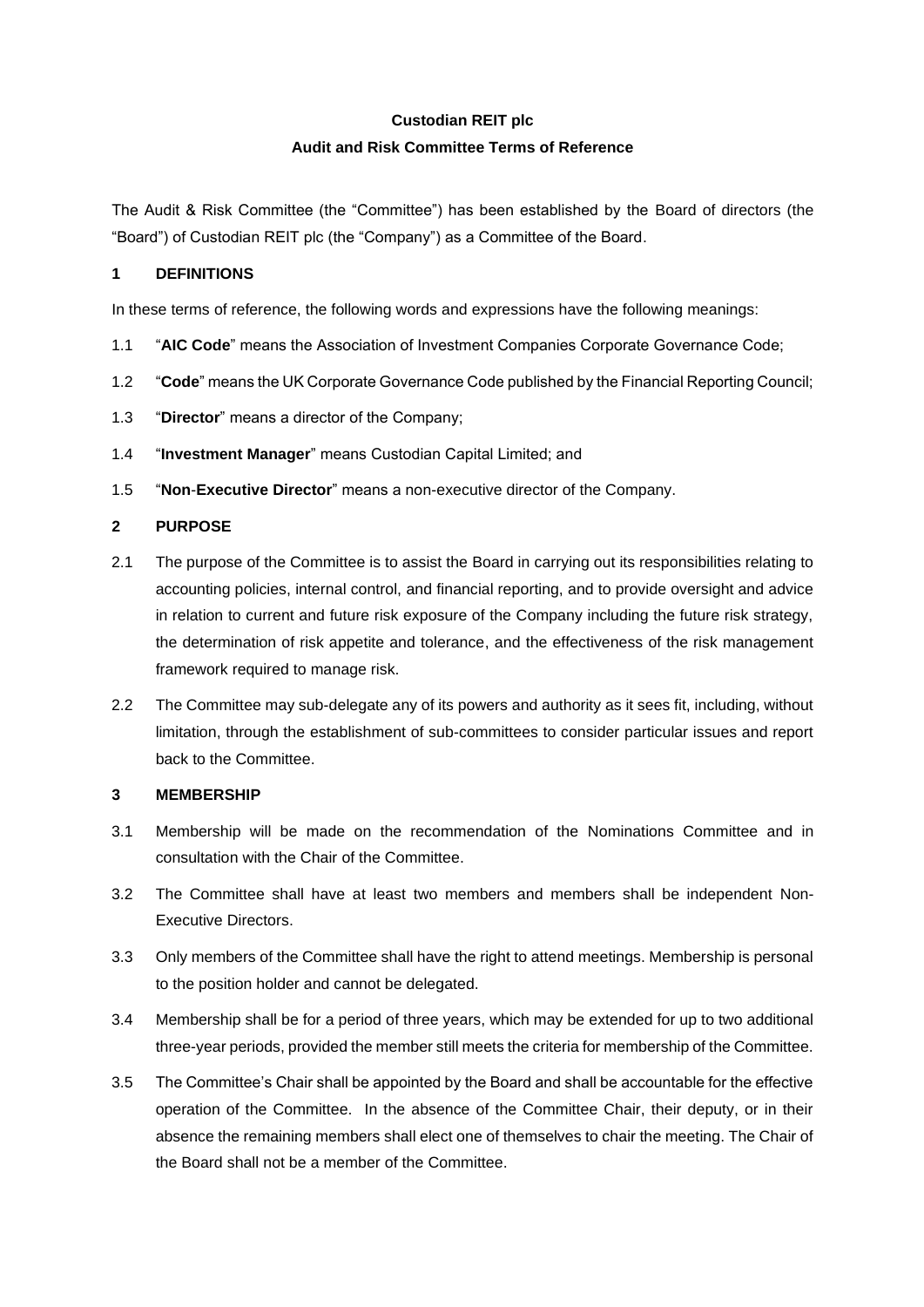- 3.6 At least one member shall have recent and relevant financial experience and the Committee as a whole shall have competence relevant to the real estate sector, along with appropriate knowledge, skills and expertise to fully understand and monitor the risk strategy and appetite of the Company.
- 3.7 Other individuals may also be invited to attend all or part of any meeting as and when the Chair deems appropriate and necessary (e.g. the internal and external auditors).

# **4 MEETINGS**

- 4.1 The secretary of the Committee shall be the Company Secretary or such other person as the Committee may appoint.
- 4.2 The Committee shall meet at least twice yearly. The Chair has the discretion to cancel, reschedule or call additional meetings as required. Meetings shall be called by the Secretary at the request of its Chair or any of its members, if they consider it necessary or appropriate.
- 4.3 Meetings may be conducted by telephone or video conference and decisions made by such means shall be appropriately recorded and shall have the same effect as those conducted in person.
- 4.4 The quorum necessary for the transaction of business shall be two members.
- 4.5 At least once per year the Committee shall meet with the external auditor in the absence of the Investment Manager. Outside of formal meetings, the Committee Chair shall maintain a dialogue with key individuals responsible for the Company's governance, including the Board Chairman.
- 4.6 The agenda for each meeting shall be approved by the Chair. Notice of each meeting, together with an agenda of items to be discussed shall be forwarded to each Committee member, and any attendees, no later than 5 working days before the meeting. Supporting papers shall be sent to Committee members, and other attendees as appropriate, at the same time.
- 4.7 The Secretary shall prepare formal minutes for every meeting capturing key issues raised and any decisions/approvals made/granted by the Committee.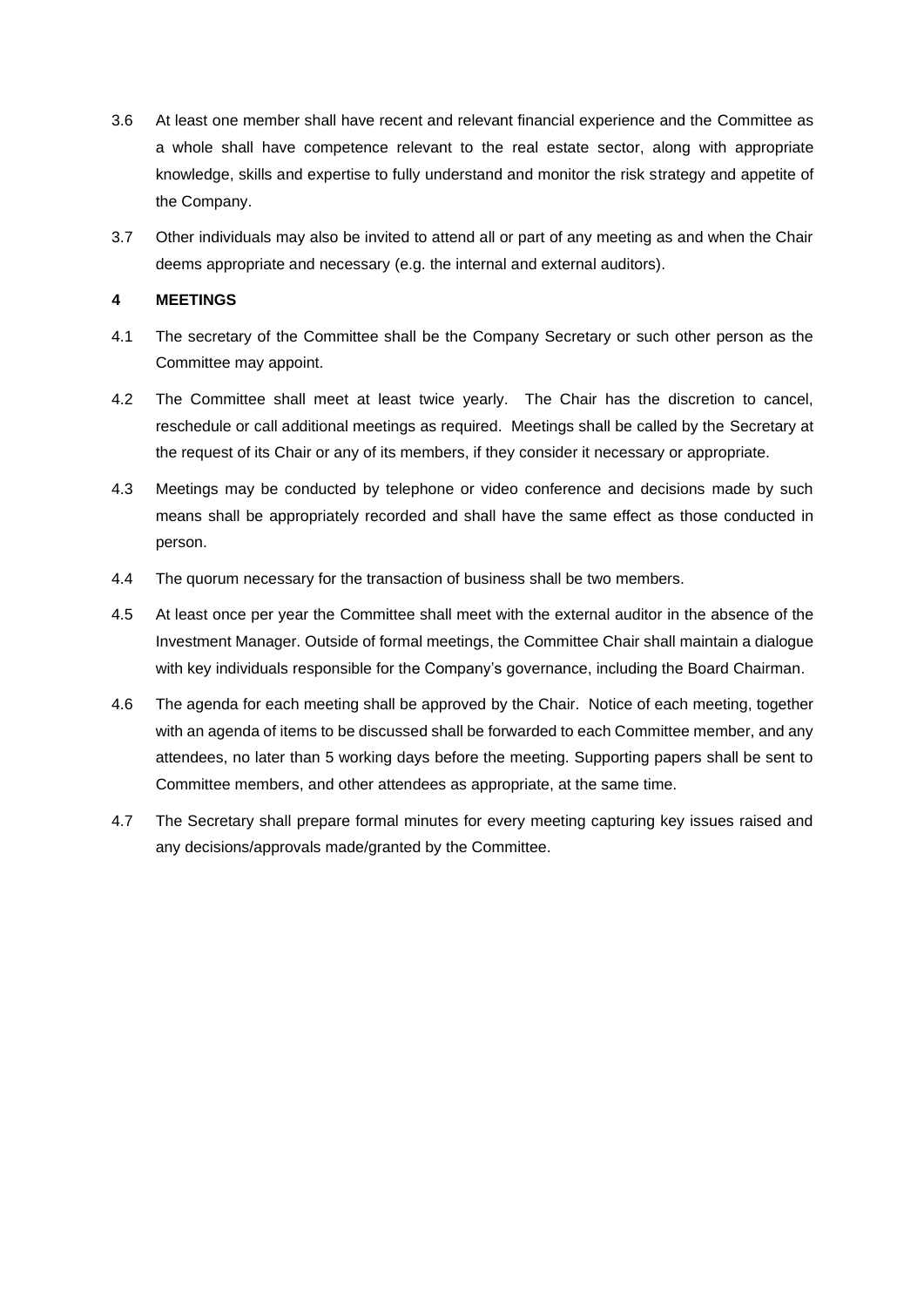# **5 RESPONSIBILITIES**

#### **Financial reporting**

- 5.1 Monitor the integrity of the financial statements of the Company and any formal announcements relating to the Company's actual and forecast financial performance, reviewing significant financial reporting judgements contained in them, having regard matters communicated to it by the external auditors.
- 5.2 Review and discuss any unusual items or matters bought to its attention requiring the exercise of managerial judgement affecting the preparation of the statements and announcements of the Company.
- 5.3 Report to the Board on whether the annual report and accounts, taken as a whole is fair, balanced and understandable and provide the information necessary for shareholders to assess the Company's performance, business model and strategy.
- 5.4 Review and challenge, before submission of the relevant documents to the Board, the half yearly financial results, the preliminary announcement of annual results, the annual accounts and the accompanying reports to shareholders (including the strategic report and corporate governance statements) and any other announcement regarding the Company's results or other financial information, focusing particularly on:
	- 5.4.1 the application of, and any changes in, accounting policies and practices;
	- 5.4.2 the methods used to account for significant or unusual transactions where different approaches are possible;
	- 5.4.3 the basis of any valuation of the Company's property portfolio;
	- 5.4.4 whether the Company has followed appropriate accounting standards and made appropriate estimates and judgements, taking into account the views of the external auditors;
	- 5.4.5 significant adjustments resulting from the audit;
	- 5.4.6 the clarity and completeness of disclosures and the context in which statements are made; and
	- 5.4.7 the going concern assumption and statement of longer-term viability.
- 5.5 Review any other statements requiring Board approval which contain financial information first, where to carry out a review prior to Board approval would be practicable and consistent with any prompt reporting requirements under any law or regulation including the Listing Rules, Market Abuse Regulations and the Disclosure Guidance and Transparency Rules sourcebook.
- 5.6 Where not satisfied with any aspect of the proposed financial reporting by the Company, the Committee shall report its views to the Board.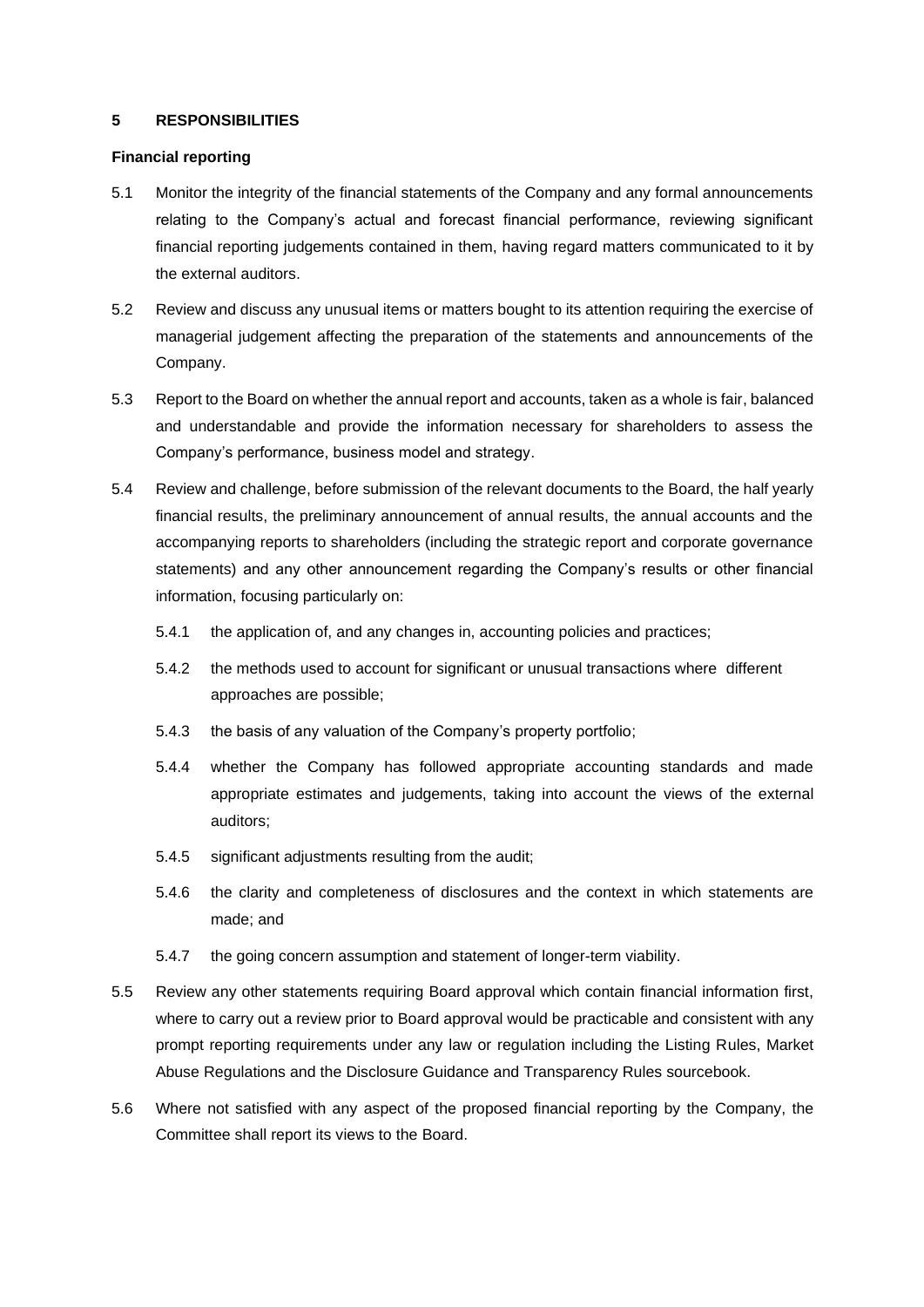#### **External Audit**

- 5.7 Consider and make recommendations to the Board, to be put forward for approval at the annual general meeting, in relation to the appointment, re-appointment and the removal of the external auditors.
- 5.8 If an auditor resigns, investigate the reasons behind this resignation and whether any follow-up actions are necessary.
- 5.9 Fix the remuneration of the external auditors, as authorised by shareholders, and approve the terms of engagement of the external auditors.
- 5.10 Develop and oversee the selection procedure for the appointment of external auditors, ensuring a fair, open and transparent tender process. Ensure that at least every ten years the audit services contract is put out to tender.
- 5.11 Discuss with the external auditors before the audit commences the nature and scope of the audit, and other relevant matters and approve the terms of engagement of the external auditors.
- 5.12 Review and monitor:
	- 5.12.1 the scope, effectiveness and results of the external audit as well as its cost effectiveness, taking into consideration relevant UK professional and regulatory requirements;
	- 5.12.2 the independence and objectivity and qualifications, expertise and resources of the external auditors; and
	- 5.12.3 non-audit services provided by the external auditors to the Company under the non-audit services policy referred to in paragraph 5.22 below.
- 5.13 Agree with the Board a policy on the employment of former employees of the Company's auditors, considering the Ethical Standard and legal requirements, and monitor the application of this policy.
- 5.14 Monitor the auditor's processes for maintaining independence, its compliance with relevant law, regulation, other professional requirements and the Ethical Standard, including the guidance on the rotation of audit partner and staff.
- 5.15 Monitor the level of fees paid by the Company to the external auditors compared to the overall fee income of the firm, office and partner and assess these in the context of relevant legal, professional and regulatory requirements, guidance and the Ethical Standard.
- 5.16 Assess annually the qualifications, expertise and resources, and independence of the external auditors and the effectiveness of the external audit process, which shall include a report from the external auditor on their own internal quality procedures.
- 5.17 Discuss with the external auditors the factors that could affect audit quality and review and approve the annual audit plan, ensuring it is consistent with the scope of the audit engagement, having regard to the seniority, expertise and experience of the audit team.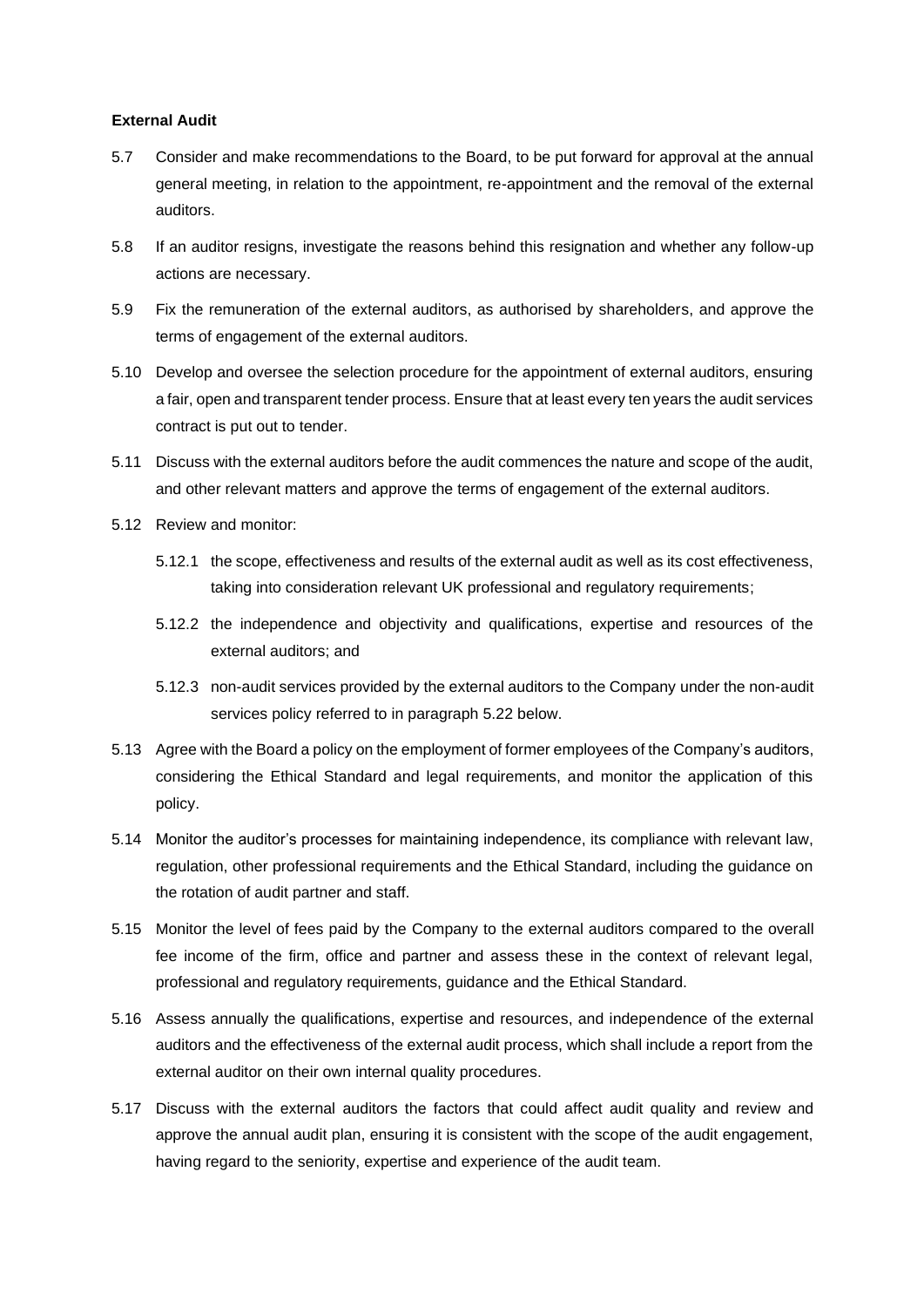- 5.18 Review the findings of the audit with the external auditors, including a discussion on major issues which arose during the audit, and accounting and audit judgements, the auditor's view of their interactions with senior management and the level of errors identified during the audit.
- 5.19 Resolve any disagreements between management and the external auditors regarding financial reporting and review any representation letters requested by the external auditor.
- 5.20 Review the external auditors' management letter and management's response to the findings and recommendations.
- 5.21 Ensure co-ordination of the external audit with internal audit based activities, where relevant.
- 5.22 Develop and recommend to the Board the Company's formal policy on the provision of non-audit services by the auditors, including prior approval of non-audit services by the Committee and specifying the types of non-audit service to be pre-approved, and assessment of whether nonaudit services have a direct or material effect on the audited financial statements.
- 5.23 Discuss issues and recommendations arising from the audit and any matters which the external auditors wish to discuss (in the absence of management, where necessary).

#### **Internal Controls and Risk Management**

- 5.24 Review the design, implementation and effectiveness of the risk management framework and systems of internal control.
- 5.25 Liaise with the Investment Manager's internal audit function directly regarding any control or risk management issues affecting the Company.
- 5.26 Monitor any significant deficiencies and material weaknesses in internal controls and disclosure controls and procedures relating to the Company, as reported by internal audit reviews and the external auditors, and the implementation by management of appropriate remedial action.
- 5.27 Advise the Board on the Company's overall risk appetite tolerance and strategy, which shall also take into consideration environmental and economic factors.
- 5.28 Liaise with the Board and the Company's management engagement committee and ensure that other statements regarding the Company's Investment Manager, including relevant details of its remuneration and appointment and its continued appointment are, included in the annual report.
- 5.29 Ensure that the annual report includes:
	- 5.29.1 the full text of the Company's published investment policy;
	- 5.29.2 a detailed and meaningful analysis of the Company's investment portfolio; and
	- 5.29.3 a summary of the valuation of its portfolio made in accordance with the Listing Rules published by the Financial Conduct Authority.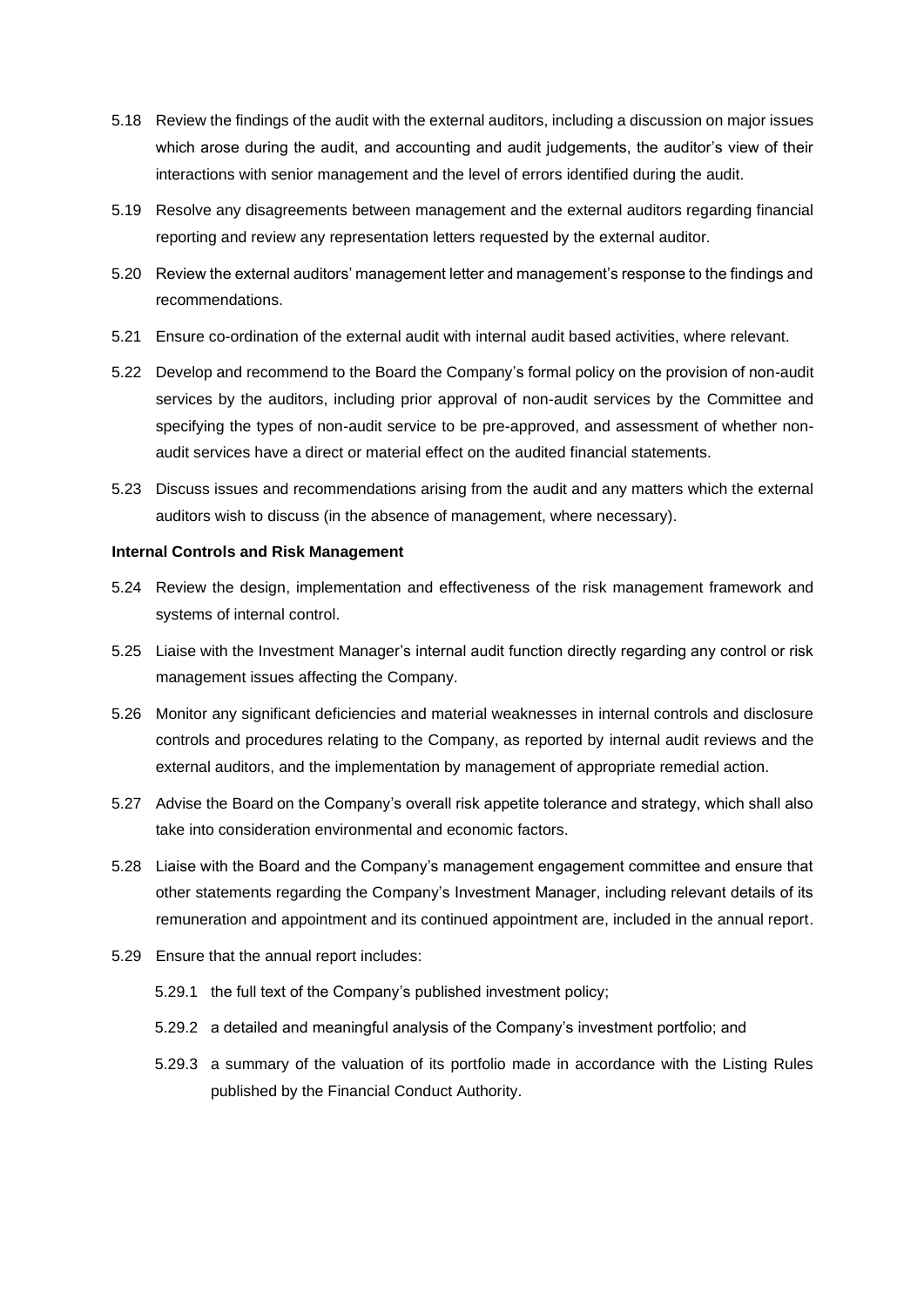#### **Whistle blowing**

5.30 Review the adequacy and security of the Company's arrangements for Key Service Providers to raise concerns, in confidence, about possible wrongdoing in financial reporting or other matters, ensuring that such arrangements allow independent investigation of such matters and appropriate follow up action.

#### **Property Valuation**

5.31 The Committee shall have the opportunity to meet with the external property valuer at least once a year, to discuss the valuer's remit and any issues arising from the valuation.

#### **6 SHAREHOLDER ENGAGEMENT**

6.1 The Chair of the Committee should attend the Company's Annual General Meeting for the purpose of handling any questions or enquiries at the meeting about risk management or compliance.

#### **7 REPORTING RESPONSIBILITIES**

- 7.1 The Chair shall report to the Board on the Committee's proceedings on all matters within its accountabilities and responsibilities and the minutes for all Committee meetings shall be included in the papers for the subsequent Board meeting.
- 7.2 The Committee shall make whatever recommendations to the Board it deems appropriate on any area within its remit where action or improvement is needed, and adequate time should be made available for Board discussion when necessary.
- 7.3 The Committee Chair shall make a statement in the Company's Annual Report about the activities of the Committee including, where significant and/or have informed the Board's assessment of whether the Company is a going concern and longer-term viability:
	- 7.3.1 the significant issues the Committee considered in relation to the financial statements and how these issues were addressed;
	- 7.3.2 an explanation of how the Committee has assessed the independence and effectiveness of the external audit process, the approach taken to the appointment or reappointment of the external auditors, information on the length of tenure of the current audit firm, when a tender was last conducted and advance notice of any retendering plans; and
	- 7.3.3 an explanation of how auditor independence and objectivity are safeguarded if the external auditors provide non-audit services.
- 7.4 The Committee shall also review and approve the statements to be included in the annual report concerning internal controls and risk management.
- 7.5 The Committee has the right to publish within the Company's annual report, details of any issues that cannot be resolved between the Committee and the Board.